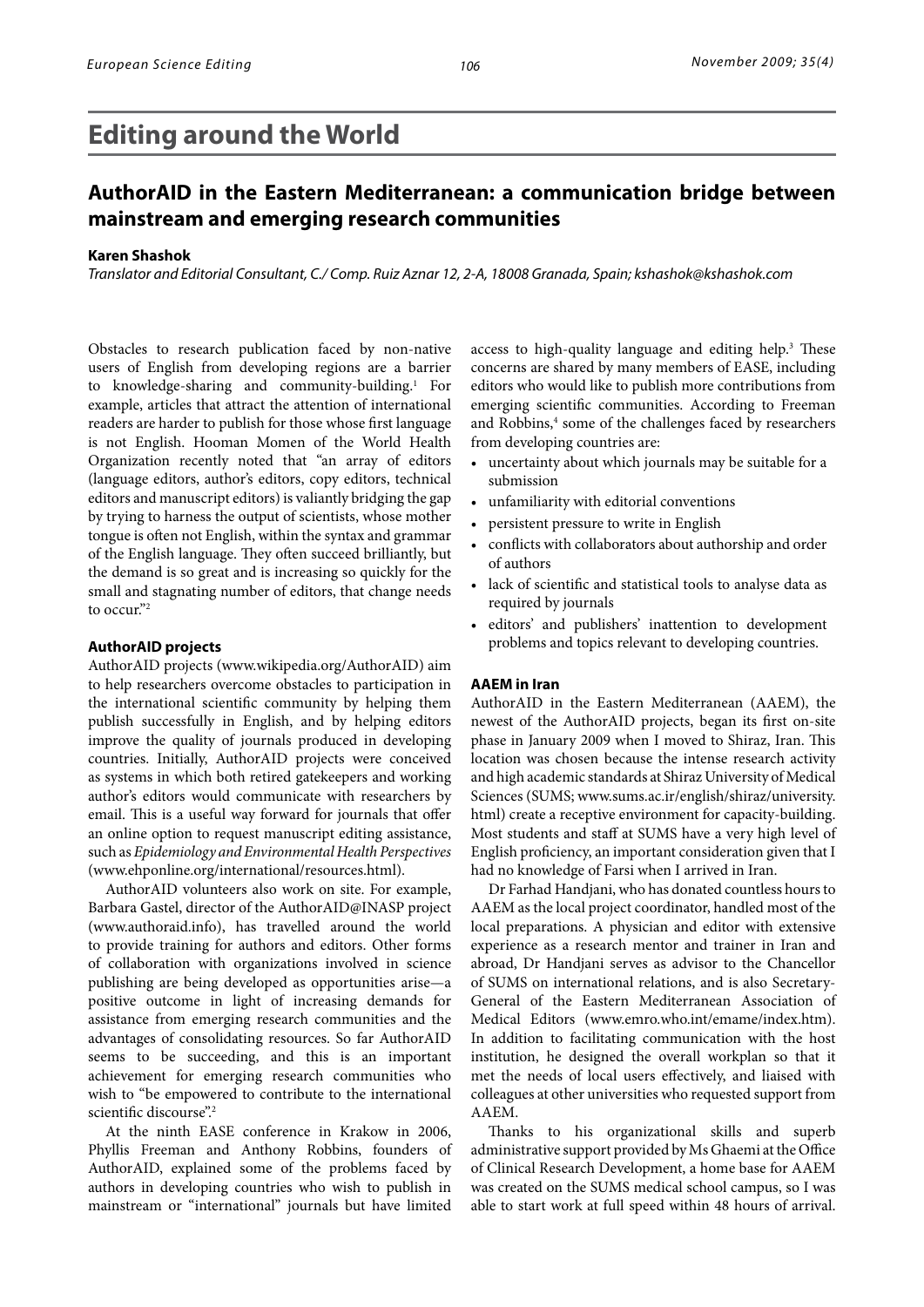It is hard to imagine a more welcoming and supportive work environment for a volunteer editor and trainer newly arrived in an unfamiliar country with no skills in the local language. Physician-editors Dr Rasekhi and Dr Motazedian were generous beyond the call of duty in sharing space and serving as occasional interpreters between myself and the few authors whose spoken English was not yet good enough for them to respond to queries about their manuscript. Because of their medical training Drs Rasekhi and Motazedian were able to facilitate editing sessions by explaining Iranian health care concepts and terms that have no precise equivalent in English. As observers of author editing sessions, they learned many things that will prove useful in their own work for their journal.

At the Center for Development of Clinical Research located in Namazee Hospital, Ms Gholami, a research expert and experienced author's editor, coordinated AAEM support. She skilfully facilitated consultations with authors, and her drive to improve the capacity of the centre to provide high-quality editing to as many researchers as possible was inspirational.

During the initial on-site phase of AAEM, which lasted until mid-June 2009, dozens of manuscripts were edited and submitted to journals. Many of the difficulties identified by Freeman and Robbins<sup>4</sup> were encountered, yet authors were highly motivated to overcome them. Health science researchers wanted to learn not only about strategies for effective article writing, but also about publication ethics, accurate citation methods, and ways to decide which journals were the most appropriate outlets for their work. According to authors, the most important outcomes of these one-on-one sessions were manuscripts more likely to meet gatekeepers' expectations of quality, the acquisition of writing and editing skills, and increased confidence in the value of their research. Several manuscripts have already been accepted for publication, and the outcome of all submittals will be tracked to see how helpful AAEM is in increasing publication success.

Some manuscripts were sent to author's editors in Europe and elsewhere, who worked with Iranian scientists via email. These highly-qualified AuthorAID volunteers responded positively to personal requests to get involved, and are an essential component of AAEM. As the project moves forward we hope to expand the email network so that as many authors as possible in the eastern Mediterranean region can benefit from personalized editorial aid provided by email. Meanwhile, the willingness of these busy colleagues to donate some of their time to AAEM is an encouraging sign that increasing numbers of colleagues wish to help close the geographic and cultural gaps in international science information transfer.

Biomedical journals published in Iran<sup>5</sup> are expected to meet high quality standards established by the National Commission on Medical Journals of the Ministry of Health and Medical Education. In Shiraz I worked for several journals published by the host institution, editing manuscripts, training editorial staff, and advising on current best editorial practice. There were also opportunities to advise editors in the region as a manuscript reviewer.



**A breakfast meeting in Iran**

Future plans include extending AAEM support to more journals in the region.

Education and training events were organized for medical students and postdoctoral researchers, as well as for staff researchers, author's editors, and journal editors. As an AAEM trainer I participated in the 13th Pan Arab Conference on Diabetes in Cairo (www.arab-diabetes. com/PACDHIGHLIGHTSCAIRO2009.pdf) and in several conferences and workshops throughout Iran. The most popular workshop topics were challenges faced by non-native-English-speaking researchers, strategies for successful publication, and ethical issues in research publication.

### **Support for AuthorAID in the Eastern Mediterranean**

To keep administration and expenses to a minimum, AAEM was launched as a no-budget project designed to operate on a combination of work donated by volunteer author's editors, infrastructure provided by the local host institution SUMS, and personal funds. For the first on-site phase of the project SUMS generously provided room and board for me, covered some travel expenses, and arranged for access to PCs and internet connections at various facilities. This vital support was possible thanks to the Chancellor's Office, headed at the time by Professor Mohammad Hadi Imanieh, and the Vice Chancellory for Research, directed by Doctor Mohammad Hossein Dabbaghmanesh. In addition Professor Mohammad Vasei, Deputy Minister of Health and Medical Education, was enthusiastic about the project and offered both financial and administrative support. Travel expenses to conferences and other universities were covered by local organizers. Neither I nor any of the volunteer editors receive any honoraria for AAEM work.

This economic model keeps costs and paperwork to a minimum, and ensures that researchers and journal editors do not have to pay for any of the support they receive. A potential drawback, however, is that the availability of volunteers for pro bono work depends on economic and personal factors, so variations in the project's capacity to respond to requests for assistance must be expected.

The key resource that has made AAEM successful so far is the determination of the two coordinators to make it work. Doctor Handjani and I are fortunate to share both an understanding of the challenges and a focus on the